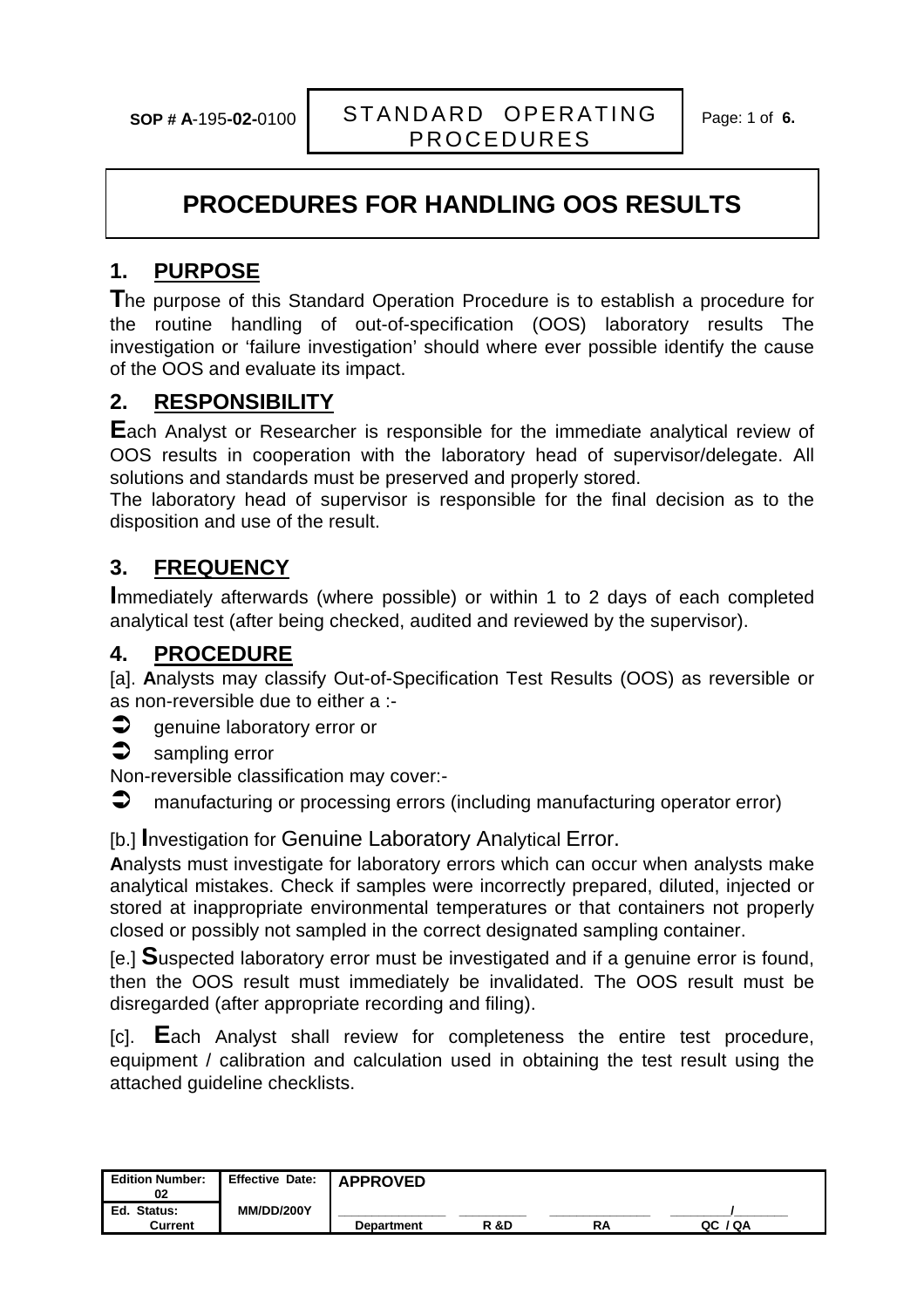## **PROCEDURES FOR HANDLING OOS RESULTS**

Page: 2 of **6**

[d]. **T**he supervisor shall review and discuss in depth with the analyst, the execution of the entire analytical testing procedure, equipment and calculation used.

[e.] **O**nce the nature of the OOS has been identified - as an laboratory error - a repeat test *must* be performed and the initial test totally discarded as a reversible laboratory error. (since the initial test result was proven invalid)

[f.] **T**he analytical or analyst error must be thoroughly documented and properly invalidated - with written *reasons,* together with the supervisor and analyst *signatures* and *date* of the invalidation process.

#### INCONCLUSIVE ERRORS RETEST

[g.] **A**n inconclusive error is an OOS where the 'supervisor-analyst investigation' did not draw a firm conclusion and the reason for the error was not clearly identified.

[h.] **R**etest with new aliquot (replicates, if required) from the *same sample,* if the sampling procedure was *proven* OK by investigation.

[i.] **I**f the sampling procedure is found to be in error, then re-sample the target material is undertaken and a new duplicate analysis is performed.

## DECISION TREE

### **5. LIMITATION**

[j.] **A**n overview of Out-of-Specification Results procedures is provided by a decision tree flowchart. The decision tree provides a logical set of procedural steps in order to standardize the investigative procedure for all analysts when performing an OOS investigation.

[f.] **R**e-sampling the material for a new representative sample should take place only when the original procedure was found to be clearly non-representative of the whole.

### **6. DOCUMENTATION**

[k.] Out-of-specification (OOS) Test Results Report or 'failure investigation Test Result Report' is prepared and filed.



| <b>Edition Number:</b><br>02 | <b>Effective Date:</b><br><b>MM/DD/200Y</b> | <b>APPROVED</b>   |      |    |            |
|------------------------------|---------------------------------------------|-------------------|------|----|------------|
| Ed. Status:<br>Current       |                                             | <b>Department</b> | R &D | RA | / QA<br>QC |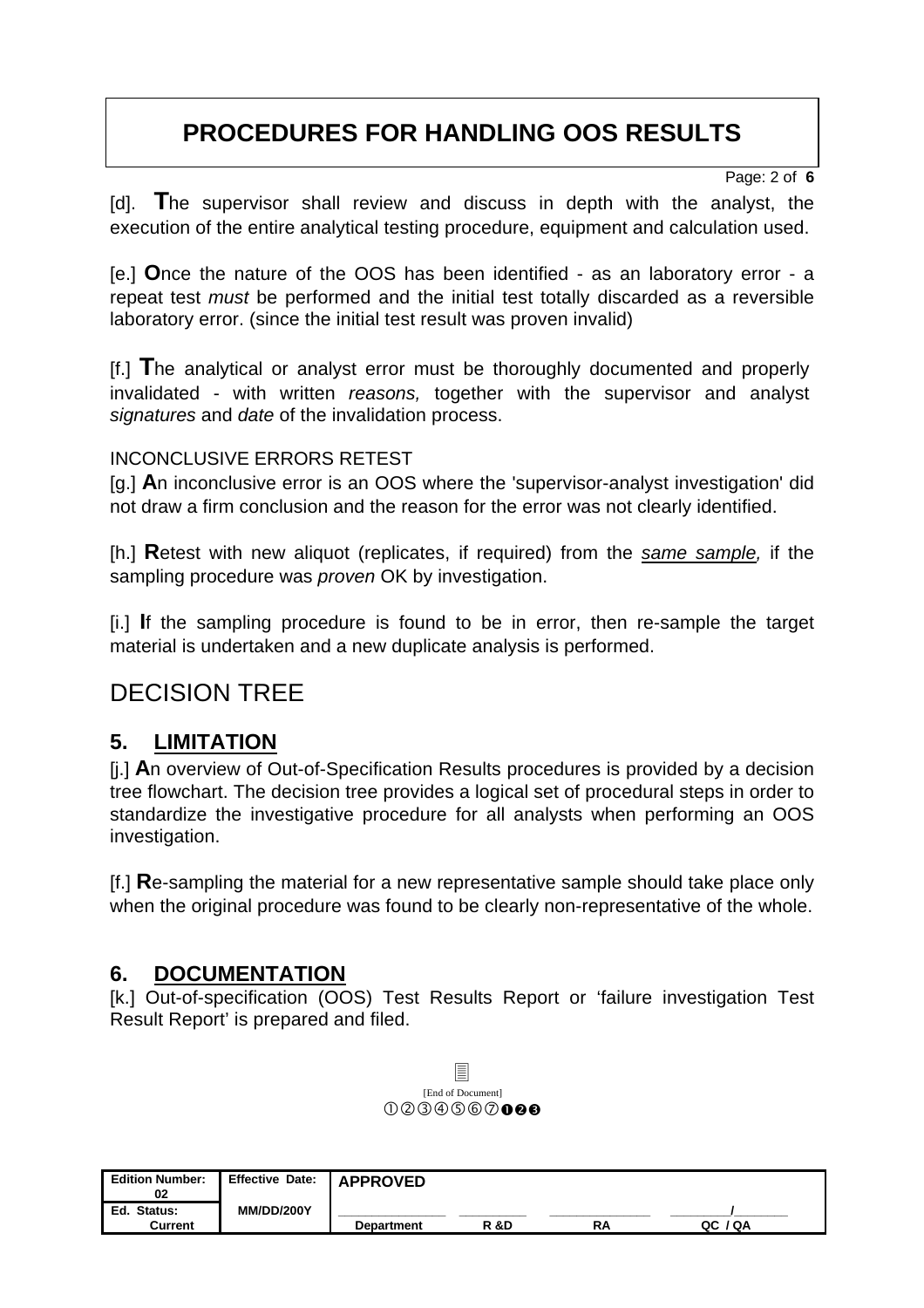$\triangleright$ CHECKLIST  $\triangleleft$ 



**SOP # A**-195**-02-**0100

# OUT-of-SPECIFICATION RESULTS

#### '…Averaging passing and OOS Test Results together is not permitted as it conceals the full analytical picture…'

| <b>IDENTIFYING OOS TEST RESULTS</b>                                                                                                                                                                                   |                       |
|-----------------------------------------------------------------------------------------------------------------------------------------------------------------------------------------------------------------------|-----------------------|
| 1. Does the firms have a clear SOP spelling out the procedure and<br>investigations required when ever an OOS result is obtained?                                                                                     | $\Box$ Yes $\Box$ No  |
| 2. Are all firm's 'rejected batch' OOS results investigated as well?                                                                                                                                                  | $\Box$ Yes $\Box$ No  |
| 3. Are the previous (or related) batches associated with the failed batch<br>specification reviewed and the overall impact (on quality) evaluated?                                                                    | $\Box$ Yes $\Box$ No  |
| 4. Are written investigations undertaken and then follow-up procedures<br>recommended in writing?                                                                                                                     | $\Box$ Yes $\Box$ No  |
| 5. Are the investigations performed in a timely manner and follow a defensible<br>scientific logic (see attached Decision Tree)?                                                                                      | $\Box$ Yes $\Box$ No  |
| 6. Does the companies 'Investigation SOP' include the three key tenants i.e.<br>TO INVESTIGATE - TO CONCLUDE - TO FOLLOW-UP?                                                                                          | $\Box$ Yes $\Box$ No  |
| 7. Have the laboratory analysts been instructed to keep the original 'suspect<br>test solutions' for possible reanalysis (Ref. Decision Tree)?                                                                        | $\Box$ Yes $\Box$ No  |
| 8. When an OOS has been detected does the initial review, before the<br>investigation, check for instrument or system suitability malfunction, faulty<br>reagents, calculation, documentation or transcribing errors? | $\Box$ Yes $\Box$ No  |
| 9. If no clear analytical errors are detected in a 'suspect result' does a<br>comprehensive 'failure investigation' ALWAYS follow?                                                                                    | $\Box$ Yes $\Box$ No  |
| 10. Where malfunctions are identified and detected are all prior 'suspect data'<br>evaluated and reviewed for a possible related (or similar) errors?                                                                 | $\Box$ Yes $\Box$ No  |
| 11. Are analytical failures tracked back to their original point of failure?                                                                                                                                          | $\Box Y$ es $\Box$ No |
| 12. When a faulty lab procedure is detected, is the analytical test procedure<br>immediately terminated (as a matter of routine)?                                                                                     | $\Box Y$ es $\Box$ No |
| 13. Have the analysts been trained to immediately report to their supervisors<br>an obvious error or an analytical fault?                                                                                             | $\Box$ Yes $\Box$ No  |
| 14. Are obvious errors (spilling, incorrect dilution, injection volume etc.)<br>documented in the lab book and a brand new test restarted?                                                                            | $\Box$ Yes $\Box$ No  |
|                                                                                                                                                                                                                       | Page: 3 of 6          |

| <b>Edition Number:</b><br>02 | Effective Date:   | <b>APPROVED</b>   |                |    |         |  |
|------------------------------|-------------------|-------------------|----------------|----|---------|--|
| Ed. Status:<br>Current       | <b>MM/DD/200Y</b> | <b>Department</b> | <b>R&amp;D</b> | RΑ | QC / QA |  |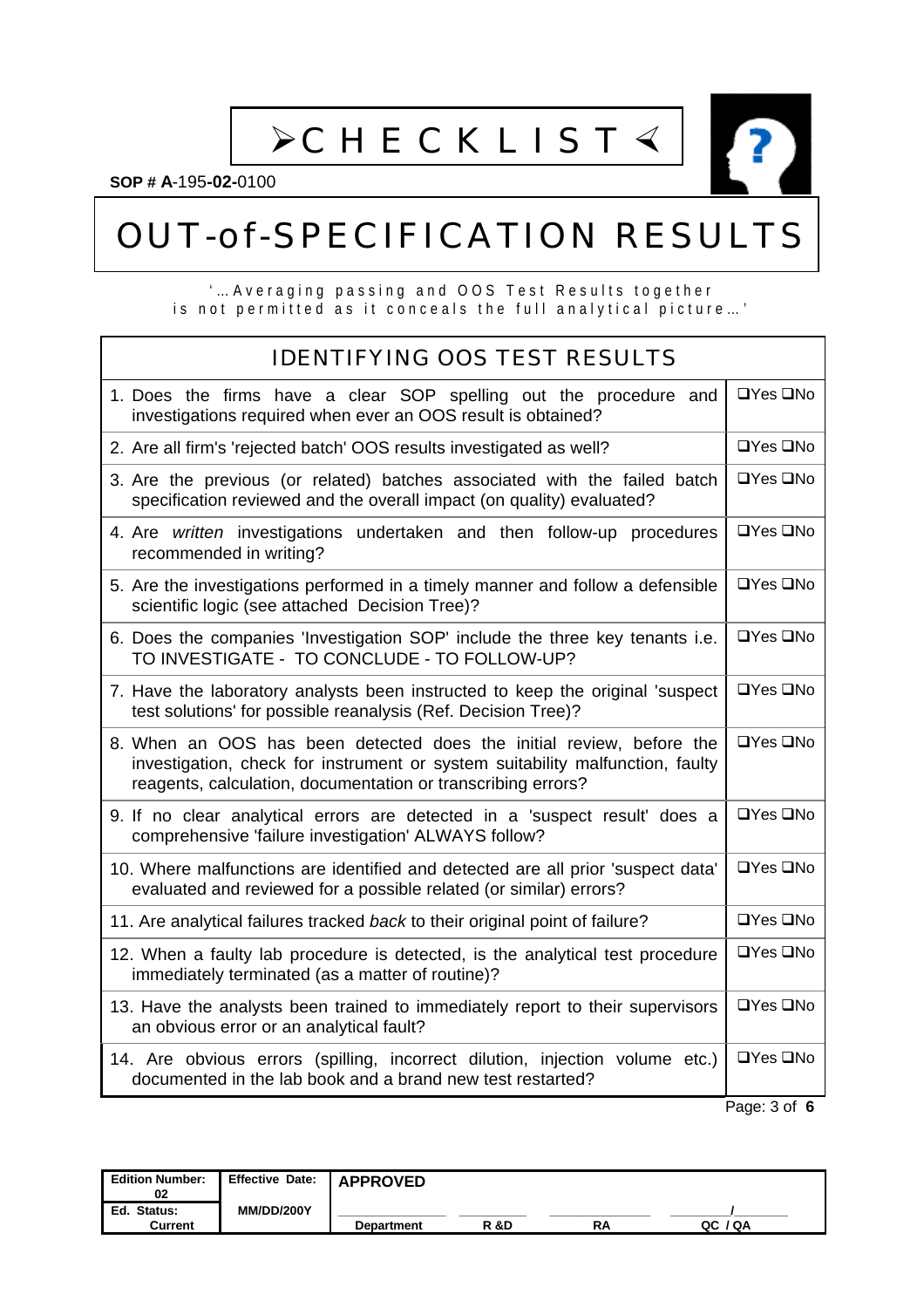**>CHECKLIST <** 

**SOP # A**-195**-02-**0100

# OUT-of-SPECIFICATION RESULTS

'…failure investigations are conducted to determine what caused the unexpected OOS result…'

#### INVESTIGATING OOS TEST RESULTS 15.Does the supervisor's **'initial assessment'** follow a written in-house 'SOP **procedure '**?  $\Box$ Yes  $\Box$ No 16.Are the retained 'suspect' sample preparations examined during the **'initial assessment'** and then retested promptly on initiating the **'failure investigation'?**  $\Box$ Yes  $\Box$ No 17. Where a clear error is identified, is the result immediately invalidated?  $\Box$  Yes  $\Box$ No 18. Where clear error is NOT identified, is a failure investigation conducted immediately?  $\Box$ Yes  $\Box$ No 19. Is the firm's full scale failure investigation fully predefined in writing?  $\Box$  Yes  $\Box$ No 20. Does the firm's own QC Unit perform the 'full scale failure investigation'?  $\Box$  Yes  $\Box$ No 21.Does the general review include a list of related batches which may be impacted?  $\Box$ Yes  $\Box$ No 22.Does the full scale failure investigation include the production side and the laboratory side?  $\Box$ Yes  $\Box$ No 23.Does the laboratory protocol include the two key steps - retesting the original sample *and* testing a new sample from the batch lot?  $\Box$ Yes  $\Box$ No 24.Retesting the original sample with a **new** analyst, is generally the first step after the **'initial assessment'** is completed?  $\Box$ Yes  $\Box$ No 25.Are the number of re-tests (usually duplicates) specified and not exceeded? Averaging 'original suspect' and retest results is forbidden.  $\Box$ Yes  $\Box$ No 26.When improperly prepared samples are proven as faulty, then the original test results may be immediately invalidated?  $\Box$ Yes  $\Box$ No 27.The firm may re-sample when the investigation highlights that the original sample was unrepresentative?  $\Box$ Yes  $\Box$ No 28.Where the investigation concludes that the sampling method is in error a new sampling method must be developed and qualified?  $\Box$ Yes  $\Box$ No 29.To prove the original aliquot is faulty, the analyst prepares two additional aliquots and compares the three sets of results?  $\Box$ Yes  $\Box$ No Page: 4 of **6**

| <b>Edition Number:</b><br>02  | Effective Date:   APPROVED |                   |                 |    |             |  |
|-------------------------------|----------------------------|-------------------|-----------------|----|-------------|--|
| Ed. Status:<br><b>Current</b> | <b>MM/DD/200Y</b>          | <b>Department</b> | <b>R &amp;D</b> | RΑ | 7 Q A<br>ລເ |  |
|                               |                            |                   |                 |    |             |  |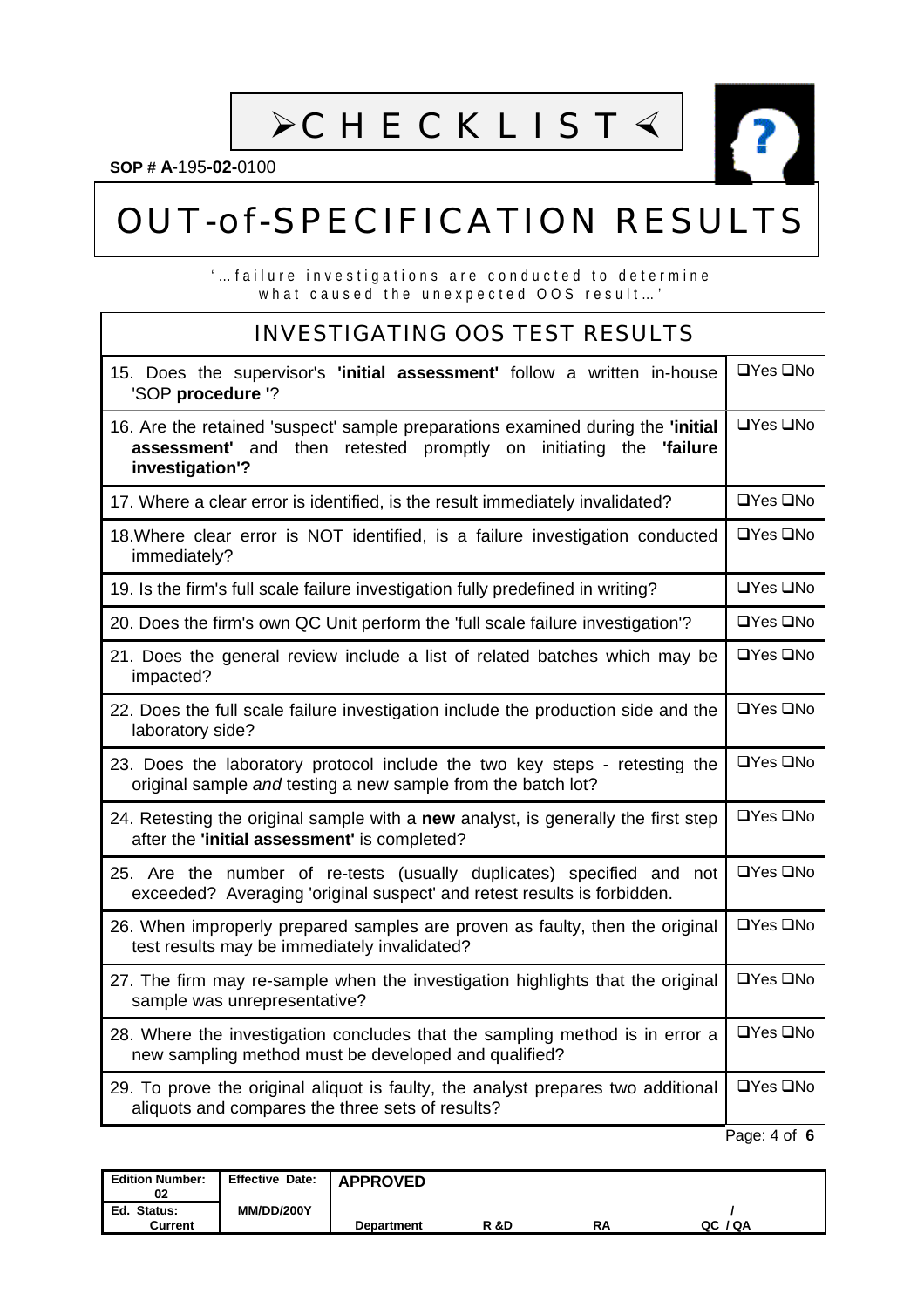$\triangleright$ CHECKLIST  $\triangleleft$ 

**SOP # A**-195**-02-**0100

# OUT-of-SPECIFICATION RESULTS

#### '…Batches must be formulated with the intent to provide 100% of the labeled amount…'

 $\overline{\phantom{a}}$ 

| <b>AVERAGING IN OOS RESULTS</b>                                                                                                                                                                                   |                      |  |  |  |
|-------------------------------------------------------------------------------------------------------------------------------------------------------------------------------------------------------------------|----------------------|--|--|--|
| 30. Averaging results from a standard solution or a test aliquot is acceptable<br>(i.e. averaging replicate results).                                                                                             | $\Box$ Yes $\Box$ No |  |  |  |
| 31. Averaging results from microbial count plates are quite acceptable.                                                                                                                                           | $\Box$ Yes $\Box$ No |  |  |  |
| 32. Averaging a set of results, where some are OOS is not acceptable.                                                                                                                                             | $\Box$ Yes $\Box$ No |  |  |  |
| 33. Hiding an OOS result in any average is not acceptable.                                                                                                                                                        | $\Box$ Yes $\Box$ No |  |  |  |
| 34. When the intent is to highlight variability within the product then averaging<br>is not acceptable, but RSD (CV) values are generally reported to show<br>statistical significance.                           | $\Box$ Yes $\Box$ No |  |  |  |
| 35. Replicate peak responses whether test or standard should be averages as<br>one result.                                                                                                                        | $\Box$ Yes $\Box$ No |  |  |  |
| 36. Are analysts trained, so not to average passing and OOS results together<br>in order to hide the failing results?                                                                                             | $\Box$ Yes $\Box$ No |  |  |  |
| 37. Composite assays, require only one assay result and are in fact average<br>assay values, as opposed to individual content uniformity values.                                                                  | $\Box$ Yes $\Box$ No |  |  |  |
| 38. OUTLIER USE IN OOS RESULTS                                                                                                                                                                                    |                      |  |  |  |
| 39. Where 'control' and 'specification' lower and upper limits are used in QC<br>criteria an OUTLIER may be outside the control limits but inside the<br>specifications limits? [i.e. an example of OUTLIER use.] | $\Box$ Yes $\Box$ No |  |  |  |
| 40. Analyst are trained not to assume OUTLIERS as testing errors but inherent<br>variability in the sample.                                                                                                       | $\Box$ Yes $\Box$ No |  |  |  |
| 41. The firm has an OUTLIERS SOP detailing the use of OUTLIER TESTS.                                                                                                                                              | $\Box$ Yes $\Box$ No |  |  |  |
| 42. OUTLIERS are not permissible in Content Uniformity and Dissolution tests.                                                                                                                                     | $\Box$ Yes $\Box$ No |  |  |  |
| 43. Where the intent is to measure the variability, OUTLIERS should not be<br>used.                                                                                                                               | $\Box$ Yes $\Box$ No |  |  |  |
|                                                                                                                                                                                                                   | Page: 5 of 6         |  |  |  |

| <b>Edition Number:</b><br>02  | Effective Date:   APPROVED<br><b>MM/DD/200Y</b> |                   |                 |    |         |  |
|-------------------------------|-------------------------------------------------|-------------------|-----------------|----|---------|--|
| Ed. Status:<br><b>Current</b> |                                                 | <b>Department</b> | <b>R &amp;D</b> | RA | QC / QA |  |